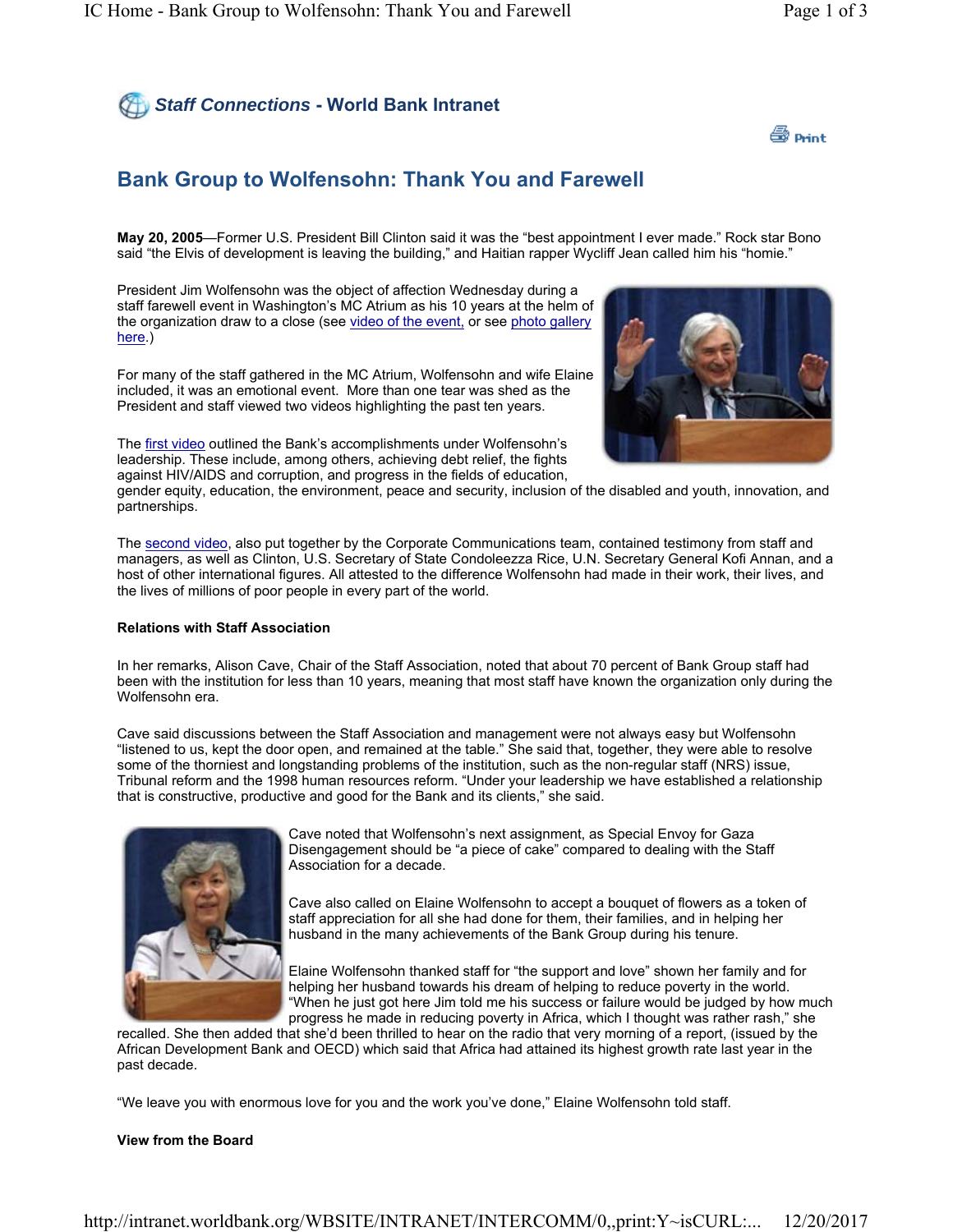Speaking for the Board of Executive Directors, Yahya Alyahya, Executive Director for Saudi Arabia and Dean of the Board, said that it was easy to pay tribute to Jim Wolfensohn for the hope he had given to the world, especially to the poor whose advocate he became in the high councils of international development.

Thanks to Wolfensohn, he said, the Bank Group had become the leading institution of development financing in the world, but also "the leading development knowledge institution in the world, recognized globally for the excellence of its research, the expertise of its staff, and the continuing commitment they bring to their work."

"The hard part is realizing that we will no longer have your experience to guide us," Alyahya said, in our work on behalf of "our clients, our partners, and especially the poor of the world."

Managing Director Shengman Zhang, on behalf of management and staff, presented Wolfensohn with a Book of Appreciation, containing e-mails from hundreds of staff, and from which he read the introduction:

"You have always said that the Bank Group's greatest asset is its staff. You made us believe that. Even more importantly, you made us live up to that ideal. You encouraged us, cajoled us (when necessary), inspired us, and led us in a way no previous Bank Group President has ever done. And now you are leaving the organization, as you must.

We, your staff, your colleagues, and your friends honor you and offer this book of messages as a small token of our appreciation. It contains words of thanks, thoughts, photographs and, above all, memories from those who have worked with you and those you have touched.



(l. to r.): Former Managing Director Jeffrey Goldstein, Managing Director Shengman Zhang, President and Mrs. Wolfensohn, Jane Holden, Personal Assistant to the President.

Please remember us as we will always remember you: as someone who shared, and worked mightily to fulfill, this wonderful dream of a world free of poverty."



### **Man of the hour**

Wolfensohn, interrupted several times by sustained standing ovations, described the event as "one of the most moving moments of my life." With his emotions in check, he thanked Master of Ceremonies and Communications Director Gerry Rice, whose team organized the event.

He spotted President-designate, Paul Wolfowitz among the teaming crowd and after thanking him for coming, joked that Bank rules might have to be changed to require all future presidents to have last names beginning with Wolf.

He also paid glowing tribute to Elaine Wolfensohn for standing firmly by him in a very special partnership during his tenure.

He then went on to praise all staff, without whom, he said, none of the accomplishments cited in all of the testimonies would have been possible. He said his greatest joy in the past year was to see a survey that showed some 93 percent of staff are satisfied with the direction of the Bank and proud to be part of the institution.

"The result we seek is not financial profit," he said, but to make the world a better place from all humanity. He said that the institution's bottom line is not to be judged in dollars or figures but in people. "If we've achieved anything in the last 10 years, that's been your achievement." He said that it is the interdependence, the commitment, and the strength of staff that is going to make the difference in the future effectiveness of the organization.

The entire farewell ceremony ended, as it began, with a performance by the Bank/Fund Choral Society, including This is My Song (Finlandia). In his final words, President Wolfensohn said he could do no better than to quote from that song's first verse: